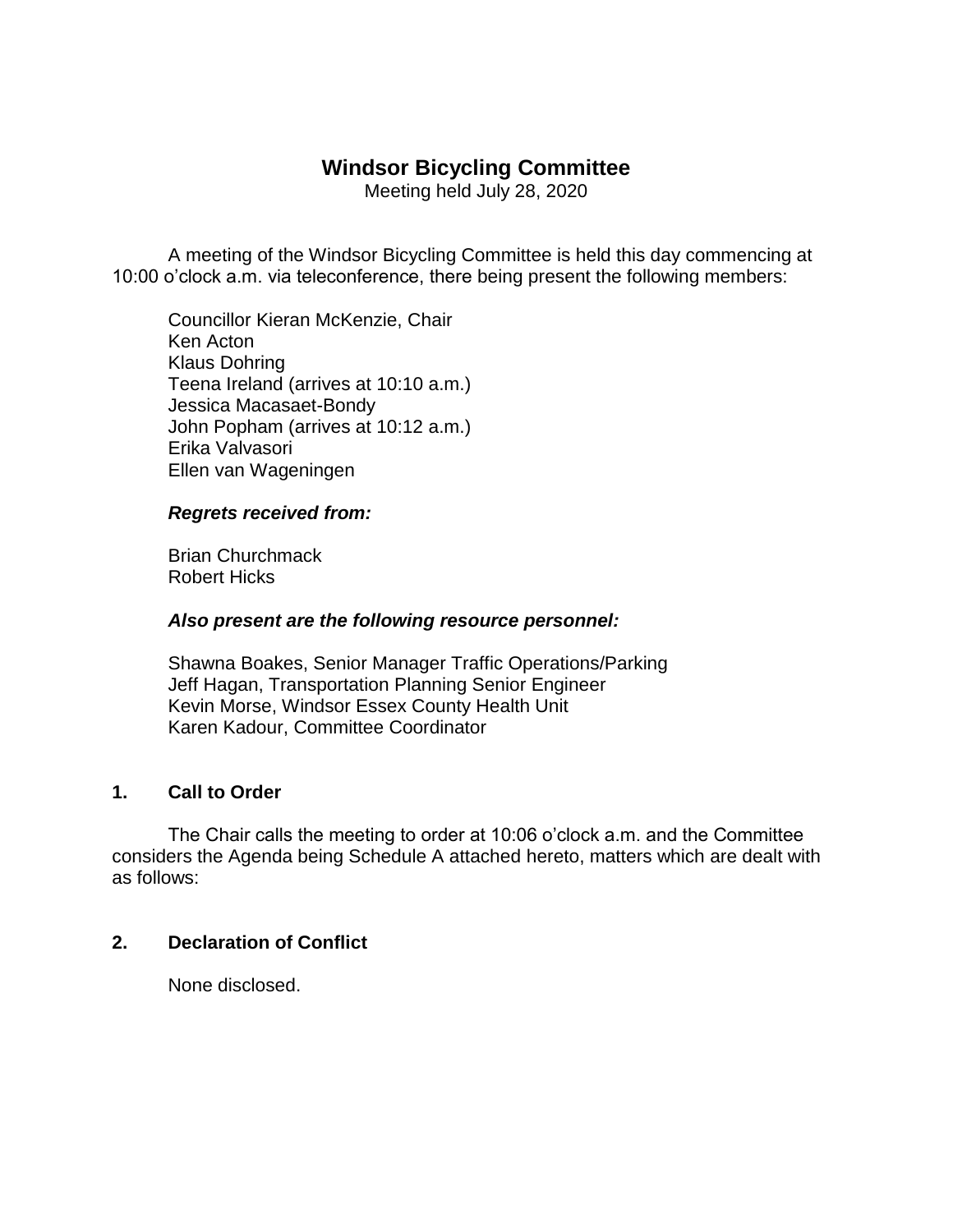## **3. Adoption of the Minutes**

Moved by J. Macasaet-Bondy, seconded by E. van Wageningen,

That the minutes of the Windsor Bicycling Committee of its meeting held January 14, 2020 **BE ADOPTED** as presented.

Carried.

#### **4. Business Items**

## **4.1 Active Transportation Master Plan Update**

J. Hagan reviews the memorandum dated July 20, 2020 entitled "Mid-year Update: 2020 Cycling Initiatives". He advises this memorandum summarizes the cycling policy and infrastructure initiatives that are currently underway or have been completed in 2020.

In terms of the Cycling Policies, J. Hagan provides the following comments:

- *Vision Zero Policy* When recruitment for the Vision Zero Stakeholder Group occurs, the WBC will be invited to identify a representative to participate in the Stakeholder Group (pending approval by the Striking Committee).
- *Bicycle Parking Policy* Work done to date is primarily a community comparison of approaches used in other jurisdictions. The WBC will be consulted at key points in policy development.
- *Complete Streets Policy* Work done to date is primarily a community comparison of approaches used in other jurisdictions. The WBC will be consulted at key points in policy development.
- *Traffic Calming Policy Update* The WBC will be invited to provide comments on the draft policy. A key component of the update will be to harmonize the Traffic Calming Policy with the recommendations of the Active Transportation Master Plan.

E. Valvasori remarks that there are pathways in the ANSI (area of natural and scientific interest) that require the addition of dirt as there are muddy conditions. J. Hagan responds that this is a maintenance issue typically addressed by parks. He notes his role is to define where the new trails will be constructed.

In response to a question asked by E. Valvasori regarding potholes, the Chair recommends concerns be emailed to the 311 Call Centre. J. Hagan suggests taking a photo to pinpoint the exact location of the pothole(s).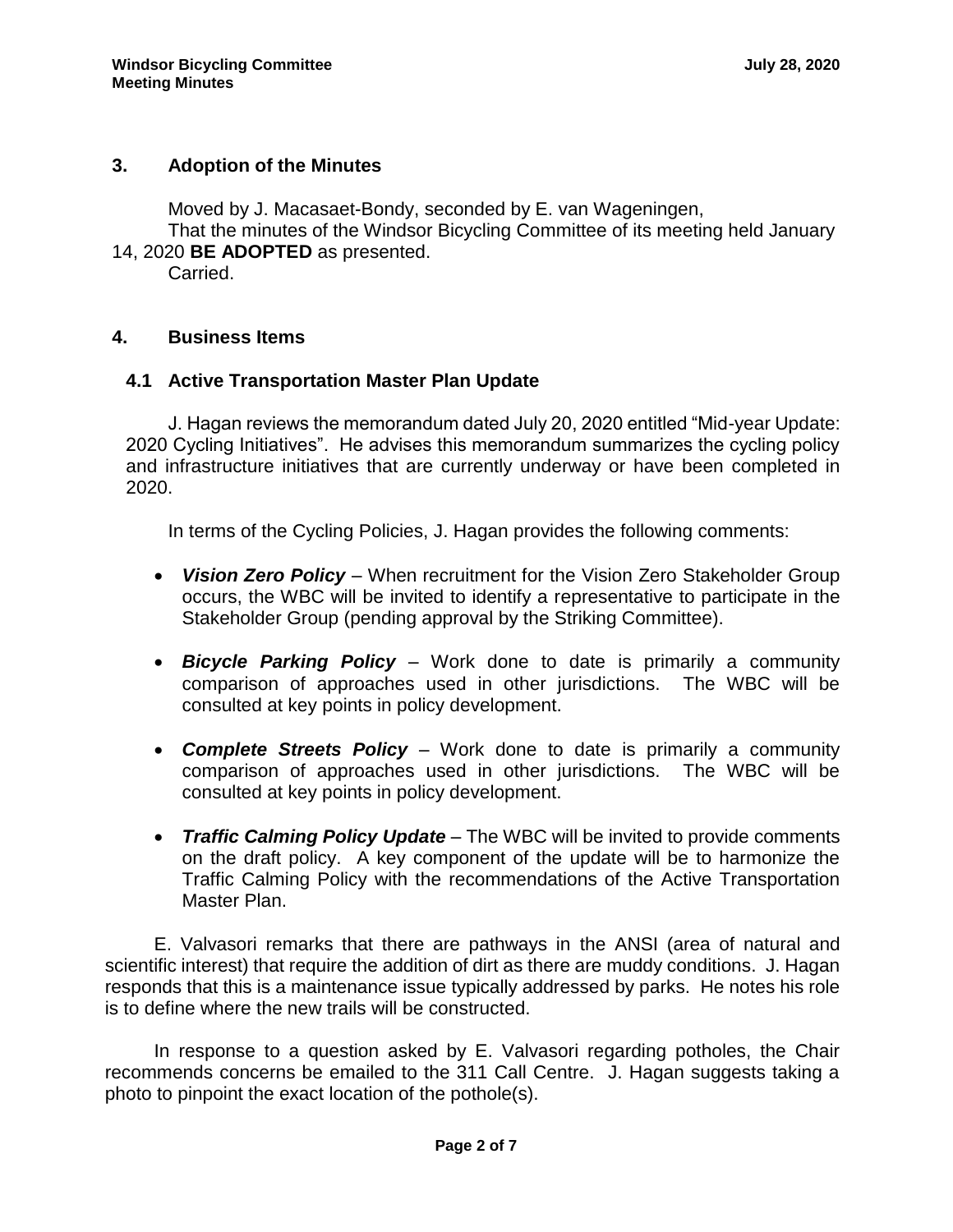K. Dohring refers to the bike parking policy and asks if events will be included. J. Hagan responds upon review of similar policies in other municipalities, that events are not included. He indicates that they are looking at various aspects regarding the development of the bike parking policy and anticipates the final version will be brought forward in 2021.

The Chair states the ATMP has very specific language regarding what the city would like to consider in terms of policy and bylaws. He asks Administration as the comparative analysis is underway, are the next steps what is currently outlined in the ATMP. J. Hagan responds affirmatively.

E. van Wageningen suggests that future updates provided by the Transportation Planning Senior Engineer also include the timelines when the construction of a project is planned.

E. van Wageningen refers to an area of concern which is the turn around for the railroad tracks located on South Cameron near Devonshire Mall. She notes there are quite a few cyclists and pedestrians who frequent this area and she asks if interim measures can be done, i.e. replacing the worn dirt trail with asphalt. J. Hagan responds they are aware of this area and preliminary designs of what they would like to see long term have been completed. As the Committee has noted this is as an area of concern, it will be addressed sooner rather than later.

In response to a question asked by K. Acton regarding in terms of buffered and segregated bike lanes, is the city looking at integrating buffered cycle lanes into future designs coming forward, J. Hagan responds two locations have been identified – Hawthorne Road and the cycle track between Lauzon Parkway and Lauzon Road.

T. Ireland expresses concern regarding cycling along Riverside Drive and subsequently transferring to the walkway in the Sandwich Towne area. She questions what the long term goals for Riverside Drive are. J. Hagan responds the ultimate vision for Riverside Drive is to go from the east end to the west end. . In this regard, the city is actually doing property acquisitions for the next phase. He adds information regarding the Riverside Drive Vista Improvements Program, is available on the City's website.

J. Macasaet-Bondy refers to the Dougall Avenue – Ouellette Place/Eugeni intersection. She advises that there are many more people cycling on this route now and adds that the gaps are being noted. She requests that improvements to this section be prioritized as it is important to establish a strong north/south connection. J. Hagan replies that this section is to be reconstructed with bike facilities on it.

The Chair reports that the Official Opening of the Walker/Rhodes Industrial Trail will be held on July 20, 2002 at 10:30 a.m.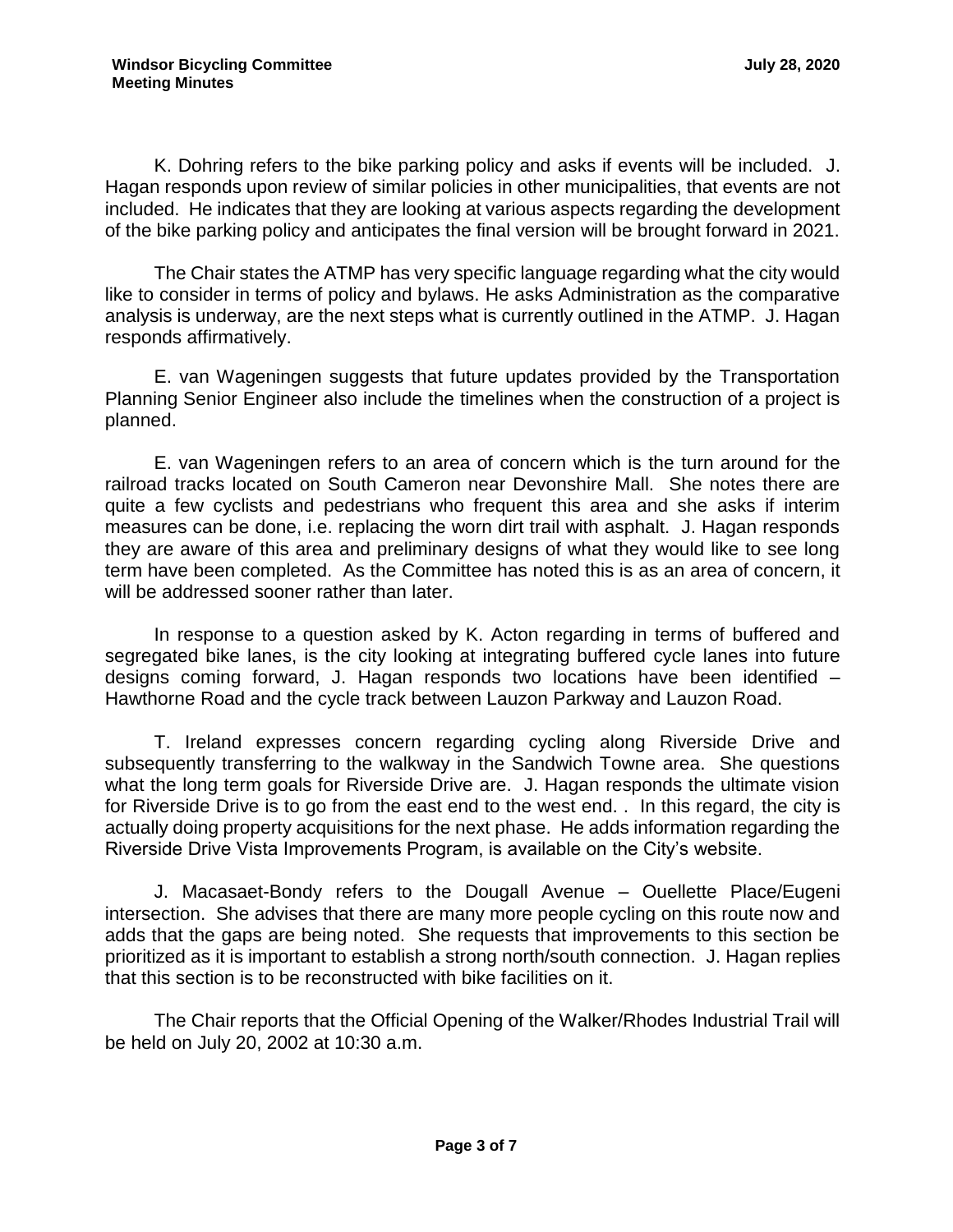Moved by E. Valvasori, seconded by E. van Wageningen,

That the Active Transportation Master Plan update provided by the Transportation Planning Senior Engineer **BE RECEIVED.**

Carried.

## **4.2 Traffic Management Infrastructure & Cycling**

Shawna Boakes, Senior Manager Traffic Operations/Traffic provides the following comments relating to cameras on traffic signals:

- Bicycle detection is done through camera technology at intersections
- Eighty per cent of the signals are on camera and the remaining twenty per cent will come on line eventually.
- The cameras are from four to seven years of age which is old technology as the algorithms change on a daily basis.
- Working with the Finance Department to develop a Request for Proposal to shortlist three different technologies to trial out in the field.
- This will be an opportunity for members of the WBC to volunteer to assist. When they put the technology out into the field, there are no bicycles in their department to test the technology when the new cameras are installed.
- They want to include "error" as one of the elements that they will assess as part of their trial period.
- Looking for volunteers from the WBC. If they were provided with a radio and were asked to cycle through an intersection 100 times over the next month and to advise how many times you had to wait longer than (a time would be provided) based on the length of the signal times. The evaluation of the technology would be based on the actual input from the cyclists and that would go to the ultimate selection of the new technology.
- Volunteers will be required in late September/early October 2020. If there is a problem with an existing intersection, they would be looking for a volunteer now.
- She suggests the public use the 311 Call Centre to track issues and which will allow their Department to track certain intersections.

In response to a question asked by the Chair regarding the placement of the volunteer at an intersection and the camera, S. Boakes responds as long as the cyclist is in the curb lane, the camera should pick up their movement.

Moved by K. Dohring, seconded by T. Ireland,

That the initiative provided by the Senior Manager Traffic Operations/Parking to propose upgrades to the Traffic Management System to improve visibility of active transportation users through intersections across the City of Windsor **BE ENDORSED.** Carried.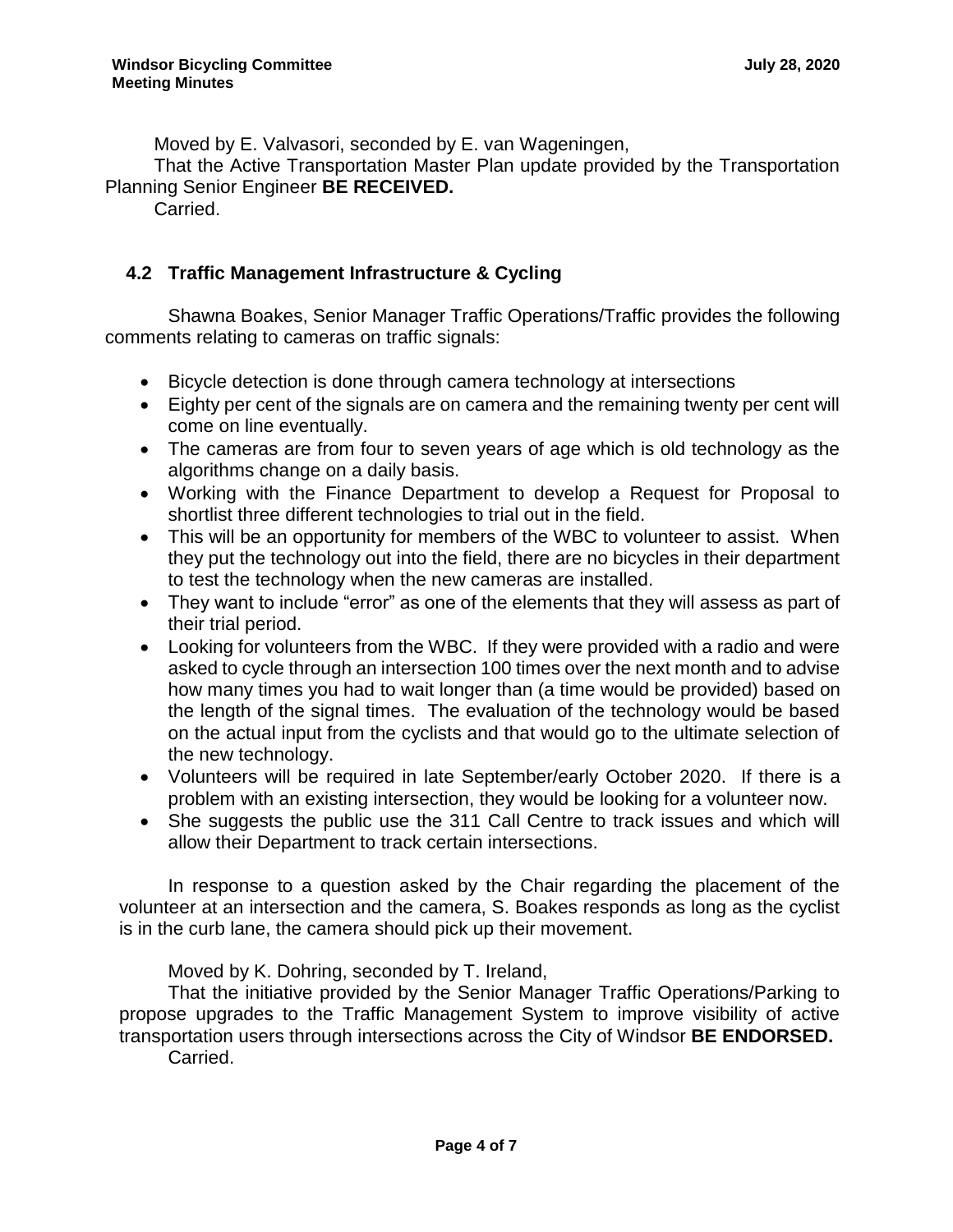## **4.3 Bike Parking Requirements and Planning**

The Chair advises there is no reference to "bike parking at events" in the Active Transportation Master Plan. He refers to the Active Transportation Master Plan and the following excerpt as it relates to the development of a Bike Parking Policy:

#### *"ACTION 3B.1: DEVELOP AND IMPLEMENT A BIKE PARKING POLICY*

*The City should develop a bike parking policy to outline criteria for bicycle parking in the public right-of-way (including bicycle corrals as noted in Action 3B.4) and at public facilities (as noted in Action 3B.3), as well as to support businesses in existing developments to retrofit existing buildings to provide bicycle parking and other amenities, such as storage and change room facilities to support employees' cycling to work year*round. Adding these facilities would likely require a reallocation of existing motor vehicle parking to bicycle *parking. There are a number of other North American cities that have implemented these bylaw regulations including San Francisco, Toronto and Minneapolis.*

1 to 9 vehicle parking spaces: No bicycle parking is required

10 to 19 vehicle parking spaces: 2 bicycle parking spaces are required

20 or more vehicle parking spaces: 2 bicycle parking spaces required for the first 19 spaces, plus 1 additional bicycle parking for each additional 20 vehicle parking spaces

The Zoning Bylaw also provides requirements for the size and location of bicycle parking spaces. However, the Zoning Bylaw does not distinguish between short-term and long-term secure bicycle parking requirements, nor does it provide guidance on siting, location, or quality of bicycle parking. In addition, the Zoning Bylaw does not provide any requirements for end-of-trip facilities for new developments. It is recommended that the City conduct a Bicycle Parking Study to inform a subsequent update to the bicycle parking requirements in the Zoning Bylaw and to expand current Official Plan policies:

To be based on the corresponding land use (instead of based on motor vehicle parking requirements);

To specify different requirements for short-term and long-term bicycle parking, including secure bicycle parking facilities;

To provide design guidance for the siting, location, and quality of short-term and long-term bicycle parking;

To provide flexible parking requirements to allow for a reduction in motor vehicle parking if bicycle parking and other amenities go beyond minimum requirements; and

To require end-of-trip facilities such as showers and clothing lockers in new developments based on land use.

In addition, the City should continue to ensure that these bicycle parking regulations are being enforced in all new developments."

Discussion ensues regarding the need to *"require end of trip facilities such as showers and clothing lockers in new developments".* Comments are provided regarding the possible retrofit of existing buildings and the costs associated with that construction.

K. Morse reports through research for a bike events policy, he notes the City of Mississauga has a tool kit for bike events but does not have a policy.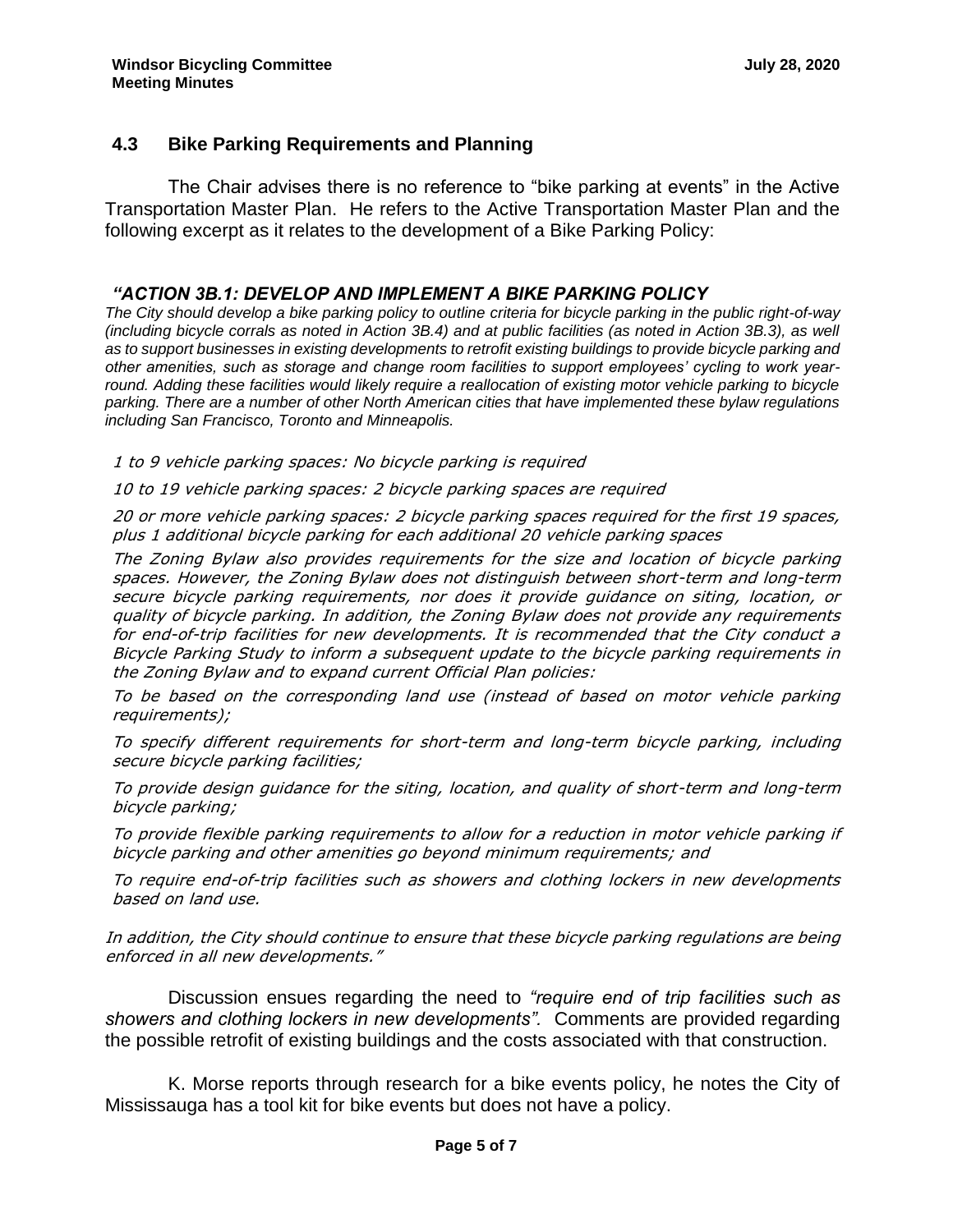E. Valvasori indicates there are two issues; the first being parking at bike events which could be deferred at this time as there are no precedents. The second relates to new employers and the requirement for showers which could be addressed at this time.

K. Acton states in terms of "land use" as referenced in the ATMP "to require end of trip facilities such as showers and clothing lockers in new developments based on *land use",* he states it is important to note that land use which is basically the buildings and the occupancies that you can put on that land varies drastically. For example, if something is zoned commercial land use, there can be multiple types of businesses on it. If you look at the Ontario Building Code, there are classifications of buildings, and if you were to segregate those, you will alienate a lot of individuals and would create hardships for them. There will be challenges on how this is implemented which will be felt by the community.

The Chair advises that if a building has more than 9 parking spaces, you have to provide bike parking. He adds the direction to provide showers and secure bicycle parking facilities is highlighted in the ATMP as a priority and aligns with the City of Windsor objective to improve and promote cycling across the community.

Moved by J. Macasaet-Bondy, seconded by K. Acton,

That a Bike Parking Policy Subcommittee **BE ESTABLISHED** for the purpose of developing language for a Bicycle Parking Policy to recommend to the Transportation Planning Department.

Carried.

## **4,4 Outreach Campaign Trails and Maps**

The Chair suggests the promotion of cycling infrastructure through videos that feature members of the WBC. He adds the 2020 WBC operating budget is \$5,250.

The Chair suggests that a terms of reference or an RFP be discussed at the next meeting.

K. Morse volunteers to assist in the outreach campaign.

## **4.5 Fireworks**

The Chair reports the fireworks will proceed, however the public is not encouraged to come down to the riverfront due to COVID-19. The public is encouraged to watch from home.

The Chair adds that bike parking for the fireworks will not be provided.